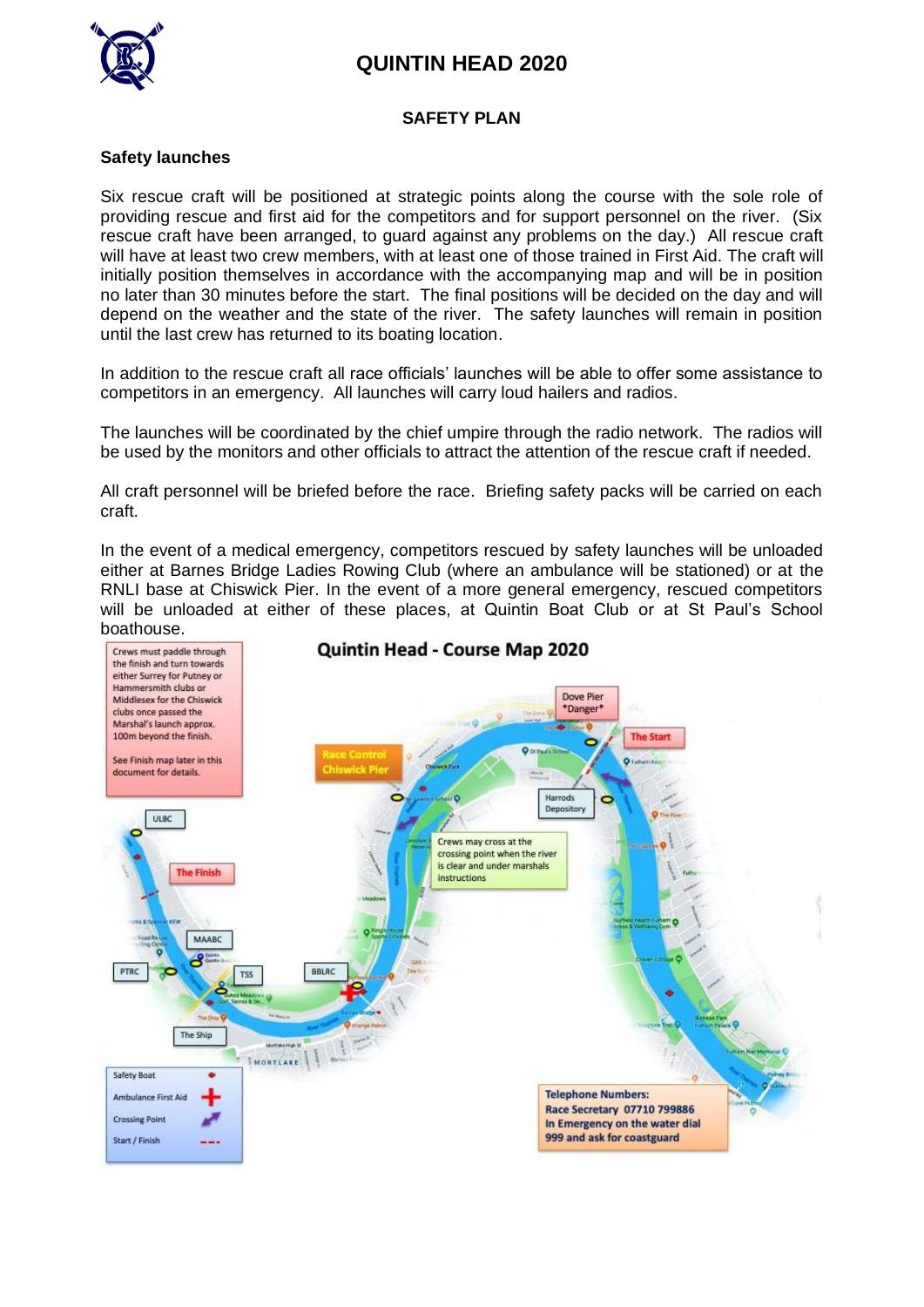#### **Ambulance**

A fully equipped ambulance will be stationed at Barnes Bridge Ladies Rowing Club. This location has a suitable landing area to facilitate the landing or transfer of casualties to the ambulance.

#### **Race communication**

Radio coverage will include marshals, start/finish officials and the rescue craft. The coverage will be coordinated by race control at Chiswick Pier House. Separate radio channels will be used for safety and marshalling. Mobile telephones will be used as a back up. Everyone with a radio will be given a list of the relevant mobile numbers.

#### **Emergency services**

The PLA, Police, and RNLI (Chiswick Station) will all be informed of the race.

#### **Before the race**

The TRRC Weather Tool (Appendix A) will be used to ensure conditions are suitable for the event to take place as planned. The chief umpire will be responsible for reviewing the conditions periodically leading up to the race and may if necessary alter the final categories, crew numbers or may cancel the race if the conditions are likely to force abandonment on the day or affect the safety of crews either marshalling or racing.

Approximately 45 minutes before the start of the race the chief umpire may travel the course to check river, weather conditions or unusual obstructions. In the event of serious problems he will decide whether to delay the start, shorten the course or cancel the race.

During the course review the chief umpire will issue final instructions and directions to the rescue launches and crew.

Accepted national practice is that rowers do not wear lifejacket/buoyancy aids unless the need is specifically identified by individual club safety advisors. This practice is in line with BR 'Row Safe' published guidance. Individual crew members will have satisfied club membership requirement regarding swimming ability. Coxes are required to wear a life jacket/buoyancy aid; this will be reviewed by control commission. As regards immersion of officials – all will be wearing lifejackets/buoyancy aids. Alarm will be raised by other member of crew (e.g. driver). Line of sight coverage by race officials will be maintained along whole course by safety vessels.

#### **ABANDONMENT PROTOCOL**

There are three distinct times that the race committee will abandon the race:

#### **1) Race abandoned before race day:**

All crews will be advised by e-mail (as provided on race entry) and the race website will be clearly updated, Twitter feed also updated.

#### 2) **Race abandoned on race day, before race start:**

Competitors may be advised not to go afloat as weather conditions have deteriorated faster than predicted in the run up to the race, or indeed, are not clearing up as fast as predicted. Competitors will be advised by marshals who will be sent to each boating location (either on foot or by launch). Their instructions MUST be complied with. If some competitors are already afloat when the decision is taken to abandon the race, then no further boating will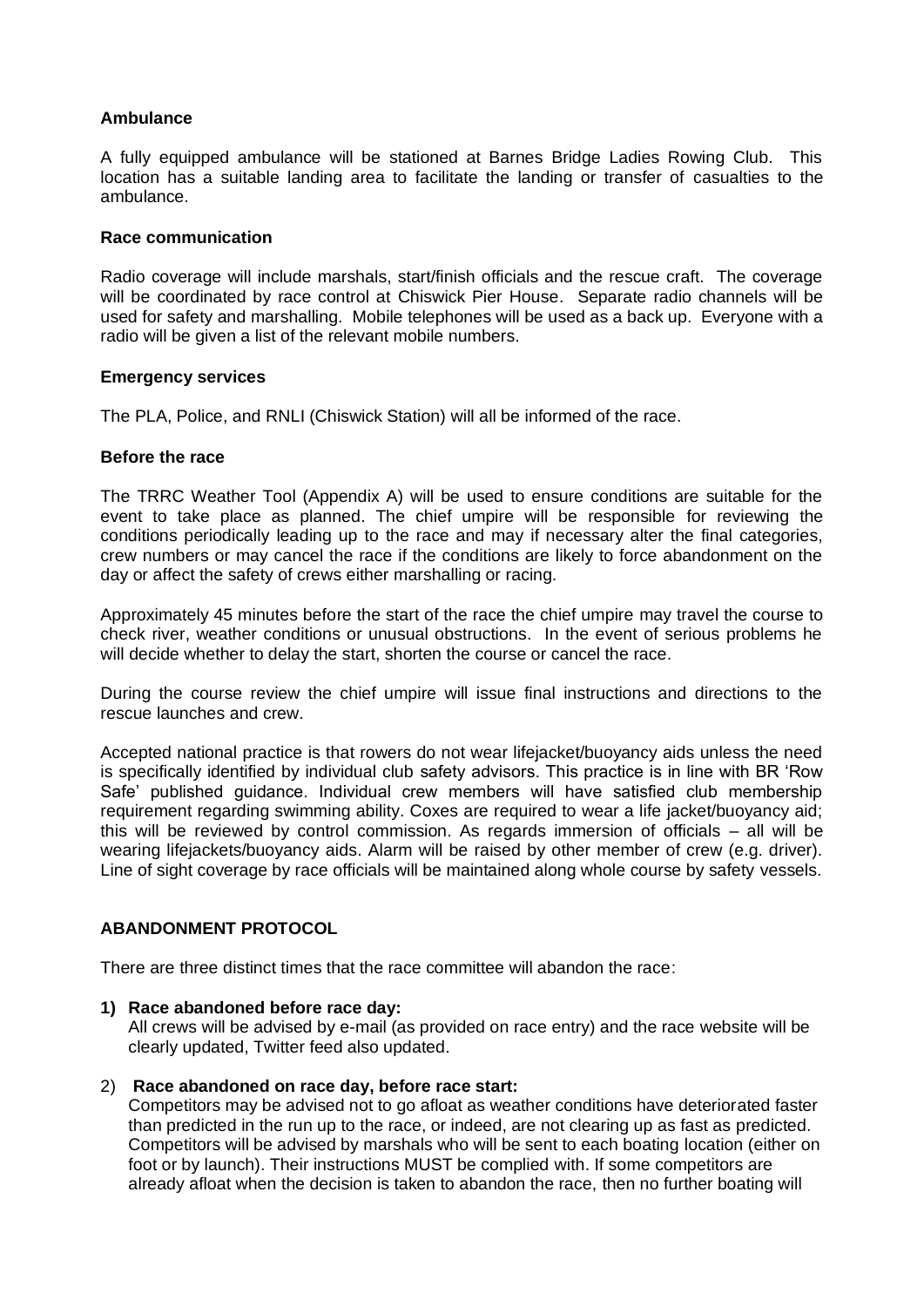be permitted, and marshals will advise all competitors already afloat to return either to their home boating location, or the nearest safe location in the advent of very serious weather. Marshals and possibly safety boats will patrol the course and inform and assist as appropriate. The PLA / RNLI / Regional Safety Advisor will be consulted in the decision making process.

#### **3) Race abandoned after race start:**

#### **a) Weather factors:**

This is an extremely unlikely occurrence, as the race committee will have been monitoring the weather and would have most likely abandoned the race earlier if weather indicators and forecasts were adverse.

#### **b) Non weather factors:**

There are other non-weather related situations that could lead to a race abandonment, such as a catastrophic incident, or a failure in our safety cover for example. Depending upon the cause of the race abandonment, competitors will be advised what to do by local marshals and umpires. The general rule will be to stop racing when advised, and then proceed to an appropriate location as directed. The rule to remember is: do what you are told by the race marshals. The race staff will have the bigger picture of what is happening. The situation around you may be absolutely fine, but just around the bend, a pleasure boat may have broken its moorings and crashed into racing boats for instance. Alternatively, 2 of our safety boats may have become disabled or are required to deal with a major medical emergency and it therefore becomes unsafe to continue with such a reduced level of safety cover.

#### **Abandonment after the start of the race**

Each race official's first responsibility is to the safety of the crews in their part of the course. After the start of the race if a serious incident leads a race official to consider that any further crews entering his part of the course cannot safely continue racing, the official will immediately radio the chief umpire. If the chief umpire decides that the race should be stopped he will radio all officials and the starter with the message: "ALL STATIONS, ALL STATIONS. STOP THE RACE. I REPEAT. STOP THE RACE".

Race officials and the starter will then immediately stop the race in their respective parts of the course using the command "STOP RACING", reinforced by the use of air horns/sirens and red flags.

All crews must then follow the instructions of officials to return to their respective boating locations if this is possible. Where this is not possible crews will be directed to the nearest evacuation point.

Safety boats will remain on station whilst the course evacuation takes place. They will return to race control at Chiswick Pier House once the entire course is clear.

NB: A collision between two racing crews will not necessarily be a reason for stopping the race.